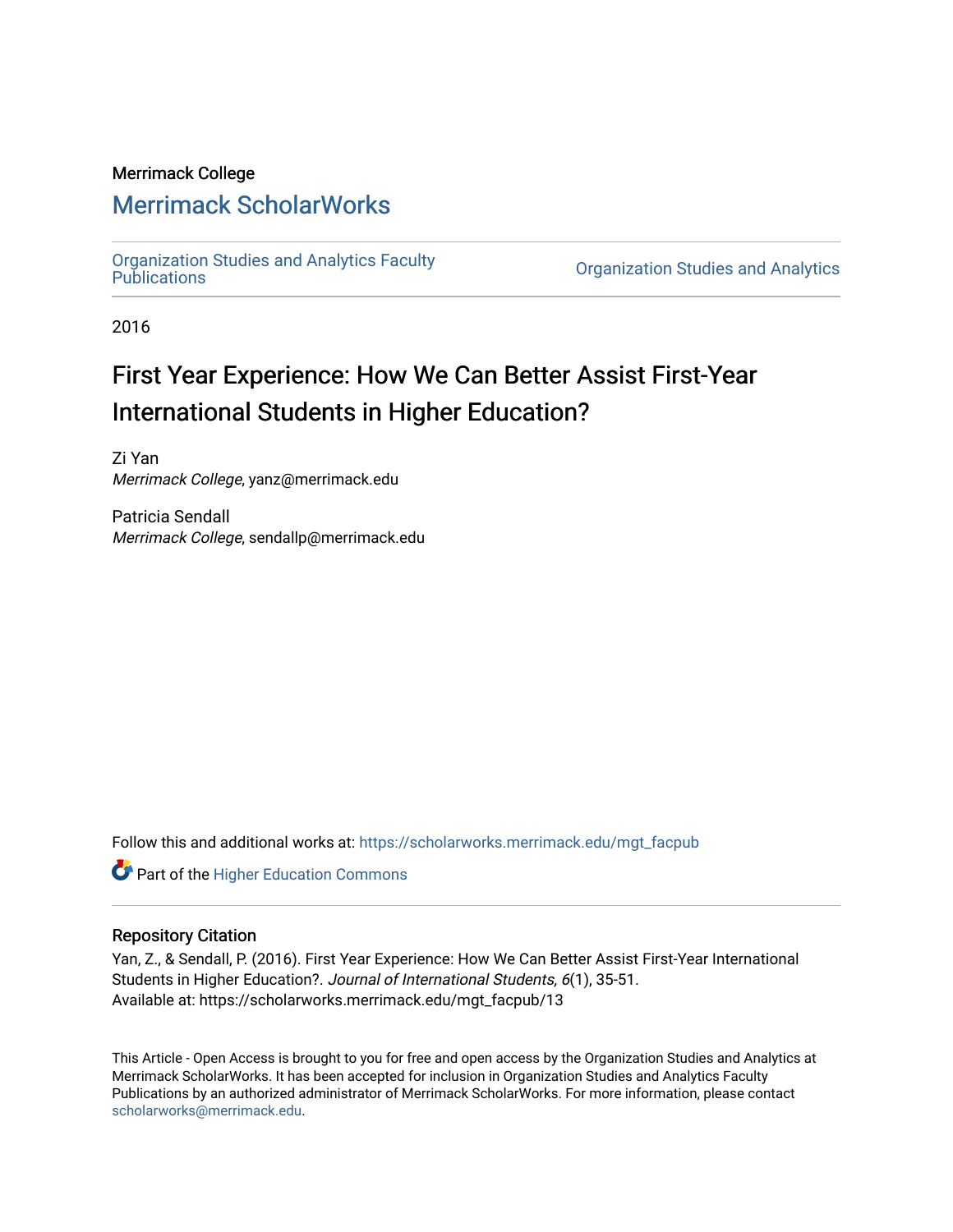Peer-Reviewed Article

ISSN: 2162-3104 Print/ ISSN: 2166-3750 Online Volume 6, Issue 1 (2016), pp. 35-51 © *Journal of International Students* http://jistudents.org/

# **First Year Experience: How We Can Better Assist First-Year International Students in Higher Education**

Zi Yan *Merrimack College (USA)* 

Patricia Sendall *Merrimack College (USA)* 

# **ABSTRACT**

*While many American colleges and universities are providing a First Year Experience (FYE) course or program for their first year students, those programs are not often customized to take into account international students' (IS) unique challenges. Using quantitative and qualitative methods, this study evaluated a FYE course that was customized for IS in a college setting. Nineteen IS and eight domestic students (DS) who attended FYE classes completed a survey; 18 of the 19 IS were interviewed. Overall, the FYE class was successful in terms of helping IS to familiarize themselves with academic resources and expectations, understanding American culture, making more American friends, and improving their English language skills. Suggestions for future integration of IS into FYE programs are discussed.* 

**Keywords:** First year experience, Higher education, International students

The first year of college often proves to be the most difficult for many undergraduate students. Dropout rates can skyrocket when students feel disconnected or overwhelmed (Li, Chen, & Duanmu, 2009). In recent years, many colleges and universities have begun to introduce First Year Experience (FYE) programs to help first year undergraduate students to better adjust to the college environment and prepare them to be more successful in their college life. The FYE course typically extends basic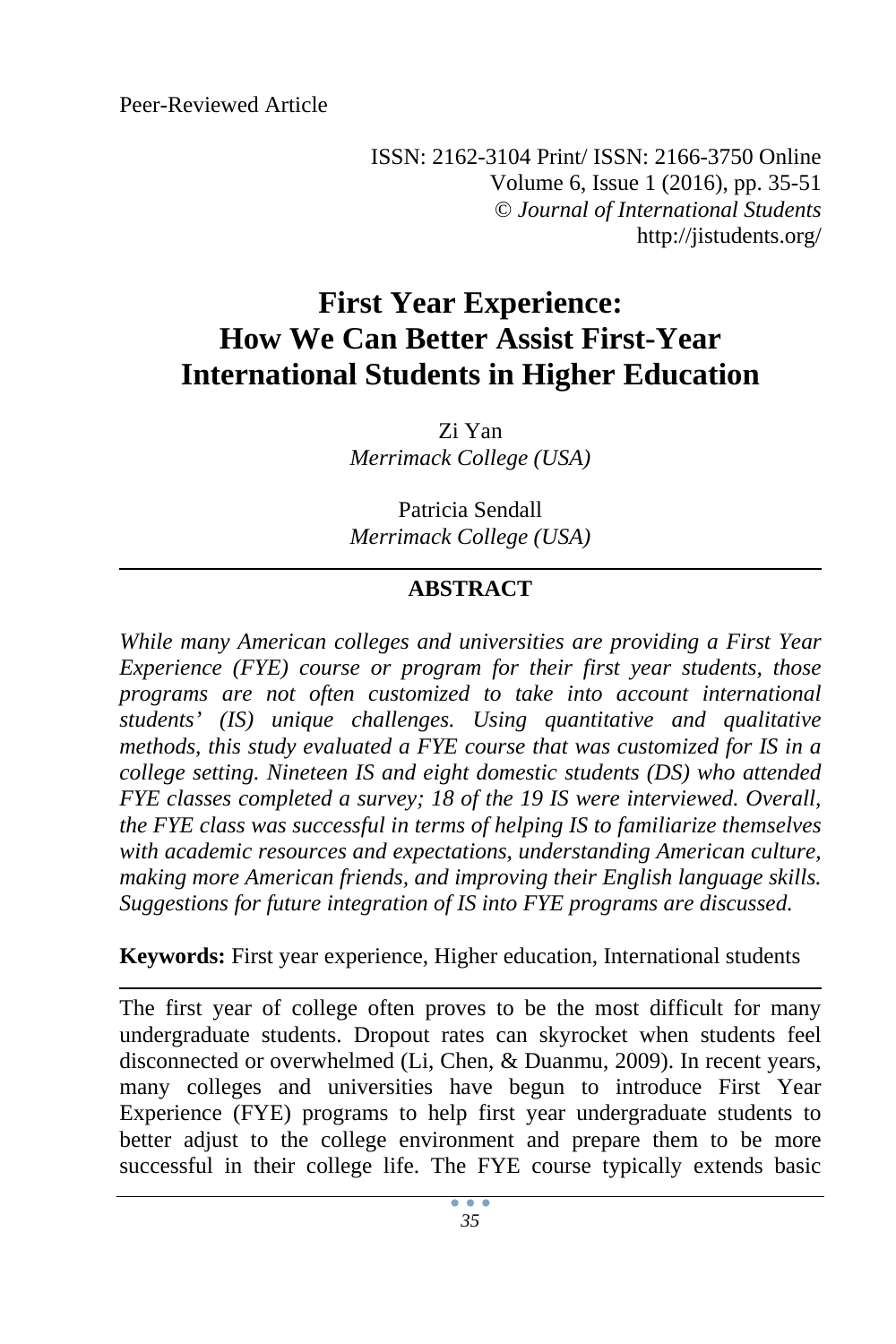orientation content and student development across the first year. Topics range from academic skills, to wellness and stress management, and, research conducted by the Policy Center on the First Year of College found that first year seminars are offered by 90% of all four-year institutions in the U.S. (Barefoot, 2003). An environmental scan performed by the University in one study revealed that 17 of 18 competitor institutions and 100% of aspirant institutions offered an FYE (Upcraft, Gardner, & Barefoot, 2005). Although most FYE programs in various colleges and universities share similar goals, institutions typically customize their programs to align with their university's mission and to reflect the particular needs of their student population. Previous research showed that in general, students evaluated FYE courses positively. However, the literature results are mixed, as there are significant differences between public and private colleges, between large and small colleges, and between those are focused on teaching as opposed to research (Jamelske, 2009). To the authors' knowledge, there is no research that has focused on evaluating FYE courses for a growing population on the American college campus—international students (IS).

In recent years, the number of IS in U.S. colleges and universities has increased significantly. In 2014, there were 886,052 IS enrolled in U.S. colleges and universities (Institute of International Education, 2014)—a record high. When IS come to the United States to study they face unique challenges, including lack of familiarity with American culture and the American college environment, lack of English proficiency, uncertainty about career options, and feelings of social isolation, loneliness, and even depression (Sherry & Chui, 2010; Yan & Cardinal, 2013). At the same time, colleges and universities have discovered many challenges in supporting the growing population of IS, including academic and non-academic problems (Sawir, 2013). Compared to domestic students (DS), IS are more dependent on the host university in various ways. For example, while DS may have other alternative sources for support (e.g., family, communities outside of universities), IS experience relatively much less sources of belongingness, connectedness, and oneness (Cho  $\&$  Yu, 2015). That said, the institutions that recruit these students are also ethically required to serve in a quasi, in loco parentis role, helping them adapt to their surroundings (Sweeton & Davis, 2004). Offering a suitable support program for IS also increases the perceived organization support for IS, which directly increase their emotional outcomes, such as emotional stability and school-life satisfaction, and reduced psychological stress (Cho & Yu, 2015).

So far, there are very limited first year programs in American higher education designed or customized for IS (Roy, 2013). In addition, as most research on educational curriculums are from studies of DS (Glass, 2012), it is unclear what should be included in an FYE program to best serve IS. The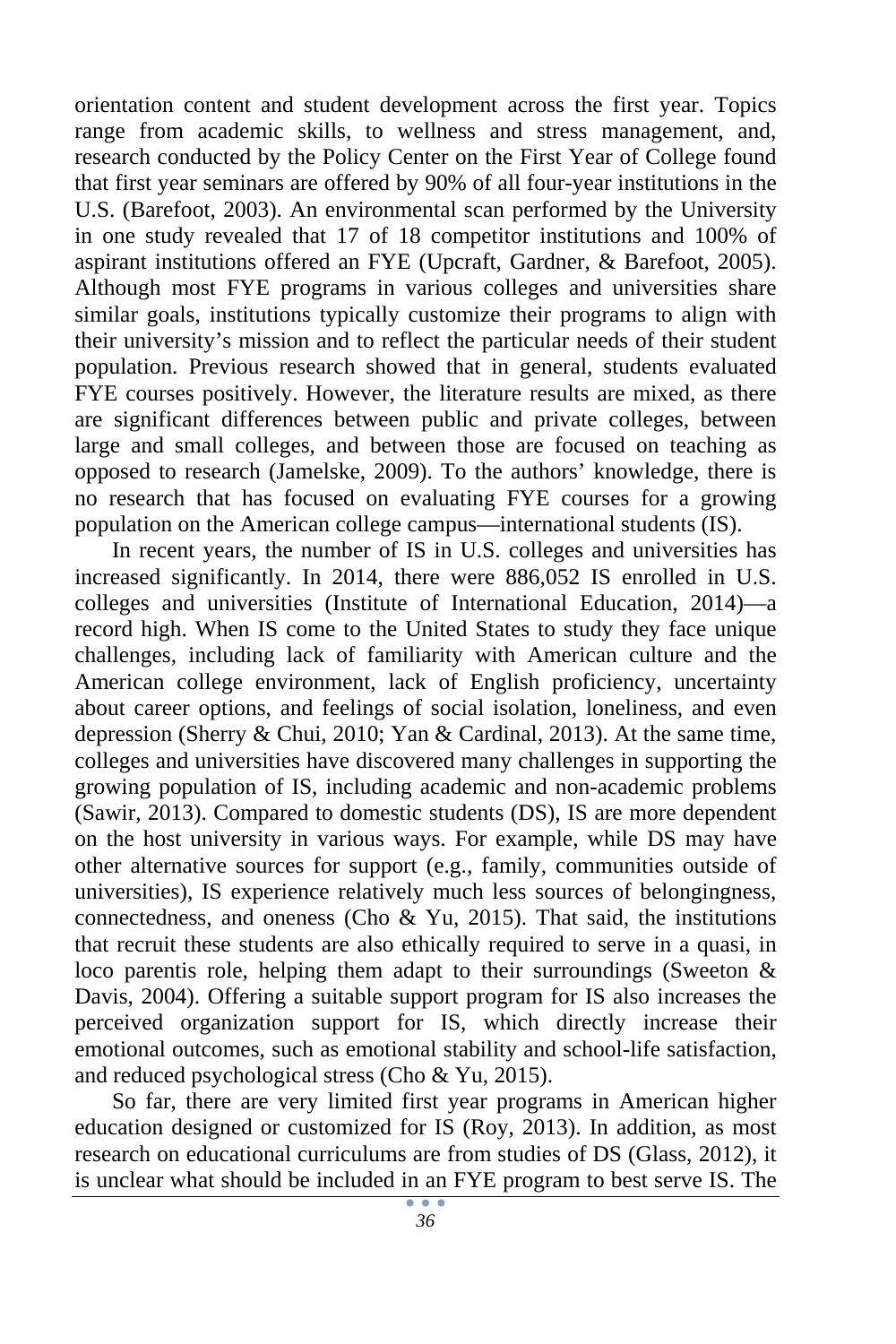current study used quantitative and qualitative methods to evaluate the content and structure of a FYE program designed for IS in an American college. We aim to address the following research questions: 1. What topics and contents do IS want to include in an FYE curriculum? 2. What class structure and format do IS prefer? 3. What are appropriate measures to evaluate a FYE course? Finally, based on our exploration and discussion, we formed a "recommendation list" for colleges and universities who are interested in opening or improving their FYE classes for IS. We believe that the feedback provided by IS will help other colleges and universities improve their FYE programs to better assist their IS in future.

#### **RESEARCH METHOD**

#### **Setting**

A Catholic Liberal Arts college located in the northeast USA has developed a FYE curriculum for its first-year students. It is a one-credit course and is required for all first year undergraduate IS. Each section of the course was led by a faculty member and a senior DS who served as the peer mentor. Classes met once per week for 75 minutes over a ten-week span. Prior to the class, a college-wide committee of faculty and administrators was formed to develop the FYE curriculum. The curriculum included a total of ten topics for each class. They were: academic resources, selfexploration, healthy relationships, cultural diversity, Catholic mission, alumni/philanthropy, social justice and values, academic majors/minors, careers, advising, and a a cumulating final presentation. In addition, students were required to accomplish four required activities outside the classroom. To explore the better format and outcome of the "international" FYE classes, a total of 19 IS were divided into two sections: one class with 15 IS only; the other class having 4 IS with 8 DS. The remaining 10 FYE sections were populated with DS only. Compared to other sections with DS only, the FYE for IS focused more on American culture and cultural diversity, academic resources and expectations, social support, self-exploration, and career planning. In addition, oral English skills were emphasized throughout the class as IS also indicated in the pre-assessment that they wanted to have more opportunities to practice their oral English in the FYE class.

#### **Participants and Procedure**

This study used a cross sectional study design. In the current study, IS was defined as an individual who is enrolled for credit at an accredited higher education institution in the U.S. on a temporary visa. DS was defined as a citizen or permanent resident of the U.S. who is enrolled for credit at an accredited higher education institution in the U.S. IS who were enrolled in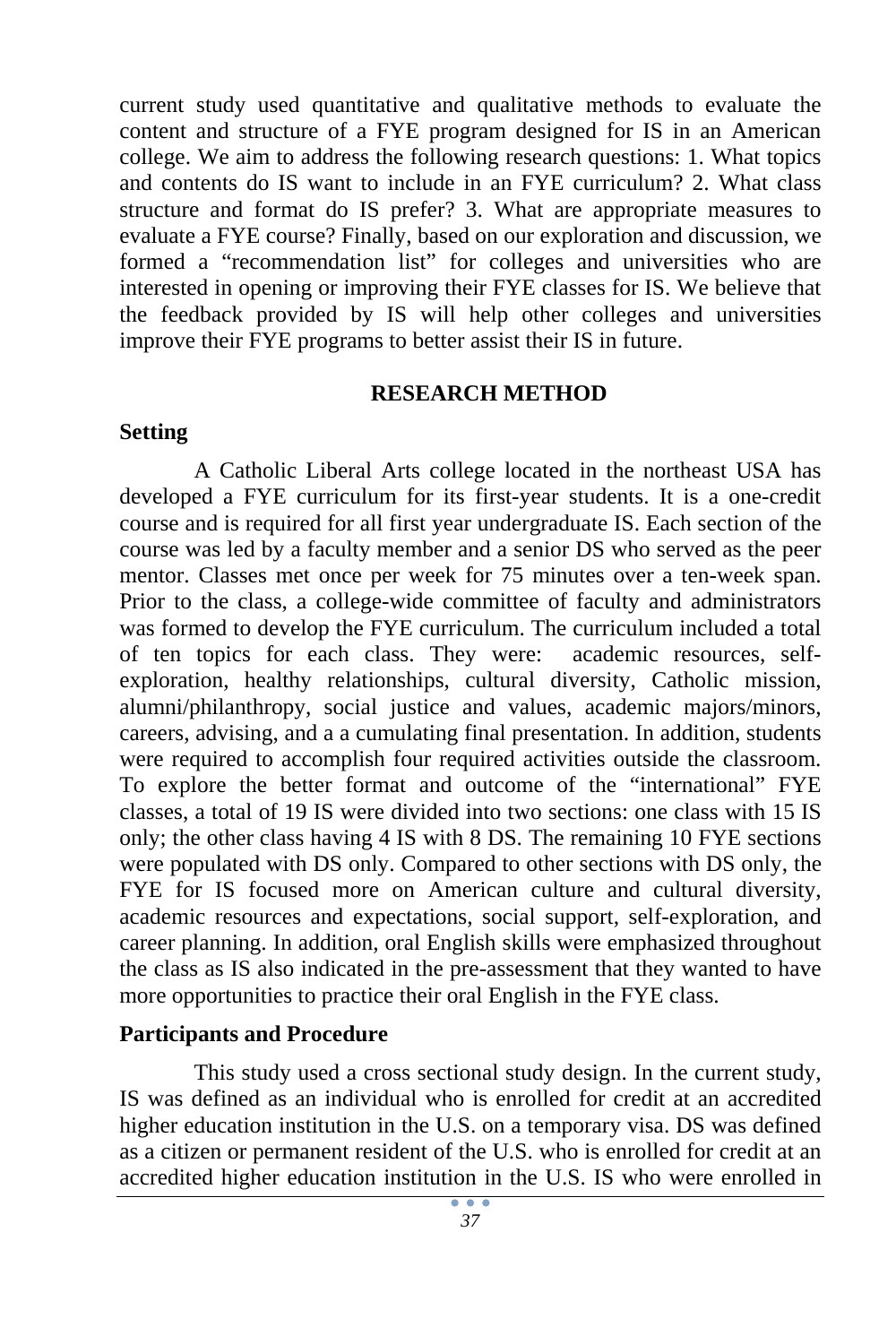the FYE program (n=19) participated in the survey at the end of the FYE course. The first part of the survey included 13 items asking students to evaluate the helpfulness of different formats of the FYE class. The second component included 15 items evaluating different learning outcomes of the FYE. All items were on a 5-point Likert scale, where 1 indicated not helpful at all and 5 indicated very helpful. In addition, 18 out of the 19 IS from 6 different countries and regions participated in one-on-one interviews upon completion of the course. Interviews were conducted using a semistructured format using an interview guide. All interview questions were designed to address the study's purpose. That is, which lessons in the FYE are helpful or not-so- helpful in terms of their academic study, cultural adaptation, and college life overall; how they evaluate the format of the class, and how they think this class could be improved. Each interview lasted approximately 45 minutes. In addition, 8 DS who took the FYE course with IS (mixed-model) completed a brief survey sharing their opinions on having IS students as peers in their FYE course. The IRB at the investigators' institution approved the study.

|                | Topic                                                 | M    | SD   |
|----------------|-------------------------------------------------------|------|------|
|                | Community service                                     | 4.26 | 1.20 |
| 2              | Group activities in class                             | 4.21 | 0.92 |
| 3              | Final presentations                                   | 4.11 | 0.84 |
| $\overline{4}$ | Weekly warm-up games/activities                       | 4.05 | 1.08 |
| 5              | Weekly Blackboard journals                            | 3.95 | 0.98 |
| 6              | Discussions in class                                  | 3.95 | 1.03 |
|                | <b>American Food Cooking Class</b>                    | 3.89 | 1.25 |
| 8              | Required readings                                     | 3.84 | 0.84 |
| 9              | Individual work in class                              | 3.74 | 1.10 |
| 10             | Presentations/lectures from course instructor(s)      | 3.72 | 1.02 |
| 11             | Required athletic, spiritual, and cultural activities | 3.58 | 1.22 |
| 12             | Weekly volunteer presentations                        | 3.53 | 0.91 |
| 13             | Media such as videos and film                         | 3.47 | 1.18 |

**Table 1. How much did each of the following aspects of the FYE class help your learning?**

#### **RESULTS**

#### **Quantitative Analysis**

A total of 30 questions were asked in the survey. The first part of the survey was designed to evaluate the helpfulness of the various components used in the FYE course (See Table 1). The second part of the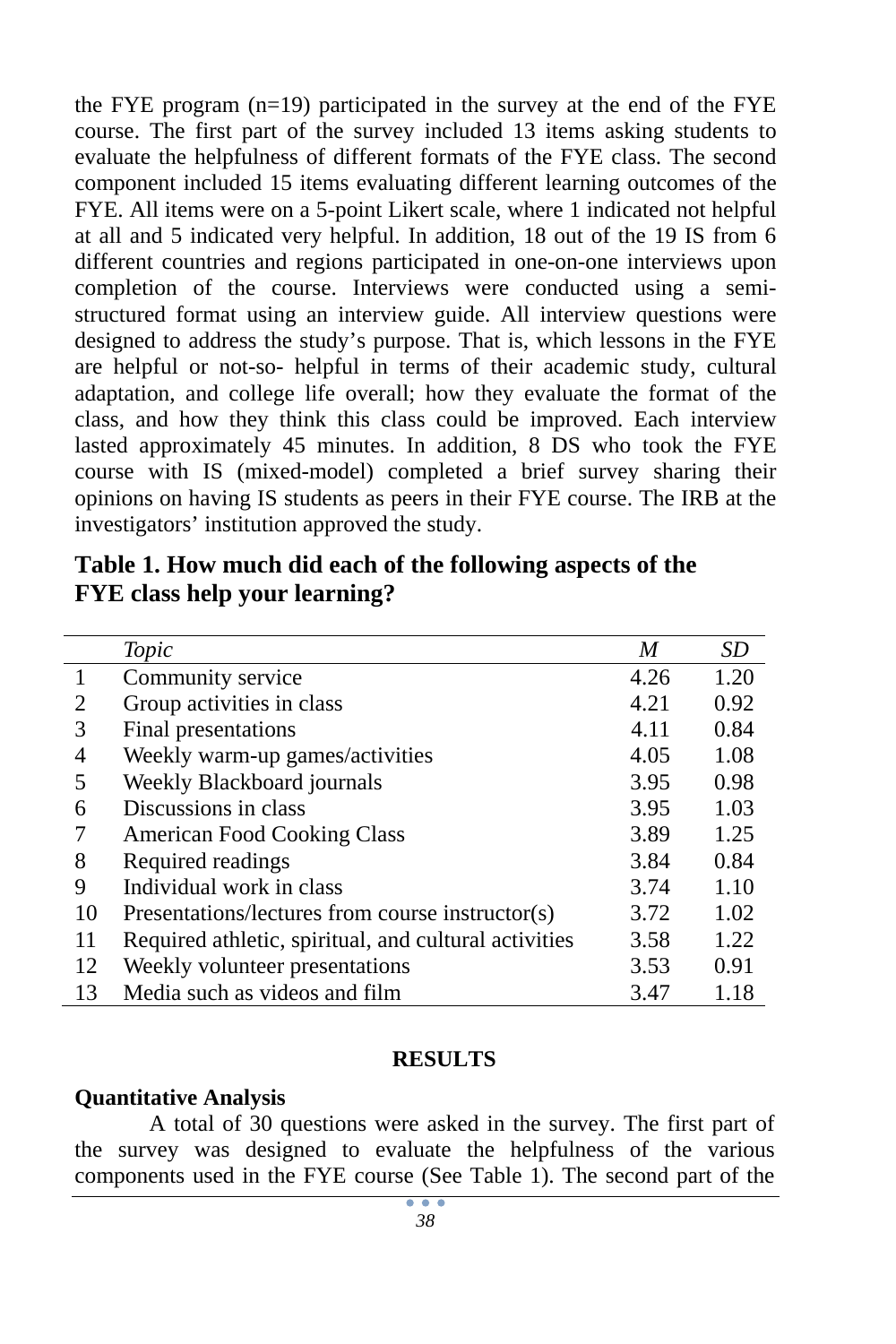survey evaluated learning outcomes of the FYE course for IS (See Table 2). The most helpful elements of the class as identified by the IS were: community service, group activities in class, final oral presentation, weekly icebreaker games, weekly in-class discussion, and weekly blackboard journal entries. Not-so-helpful aspects of the class were identified as: inclass video presentations, required readings, and lectures (see Table 1).

The IS also reported that the FYE was most effective in terms of helping them to "learn a lot about college," feel more comfortable communicating with their professors, adjust to American culture and to the American classroom, and to make more friends and understand more about themselves (see Table 2).

|    | The FYE course helps me                            | M    | SD   |
|----|----------------------------------------------------|------|------|
| 1  | Learn about the College                            | 4.42 | 0.77 |
| 2  | Be more comfortable communicating with my          | 4.26 | 0.94 |
|    | professors                                         |      |      |
| 3  | Better adjust to American culture                  | 4.21 | 0.92 |
| 4  | Better adjust to the American classroom            | 4.21 | 1.04 |
| 5  | Make more friends                                  | 4.16 | 0.96 |
| 6  | Help me understand more about myself               | 4.16 | 1.17 |
| 7  | Be more comfortable communicating with             | 4.05 | 0.92 |
|    | American students                                  |      |      |
| 8  | Help me understand how to build healthy            | 4.05 | 1.23 |
|    | relationship with family, friends, and my boy/girl |      |      |
|    | friend                                             |      |      |
| 9  | Help me understand social justice and why it is    | 4.05 | 1.27 |
|    | important                                          |      |      |
| 10 | Help me more confident in my academic study        | 3.95 | 1.03 |
| 11 | Be more confident in my academic studies           | 3.95 | 1.03 |
| 12 | Help me understand my career options and how to    | 3.89 | 1.05 |
|    | prepare for my career                              |      |      |
| 13 | <b>Understand American culture</b>                 | 3.89 | 1.11 |
| 14 | Understand other cultures                          | 3.79 | 1.09 |
| 15 | Better prepare for academic studies                | 3.63 | 0.96 |

#### **Table 2. FYE Course Learning Outcomes**

#### **Qualitative Analysis**

Among the 10 topical areas, the IS identified the most helpful topics as: academic resources, healthy relationships, cultural diversity, community service, self-exploration, and academic major/minor. Topics that the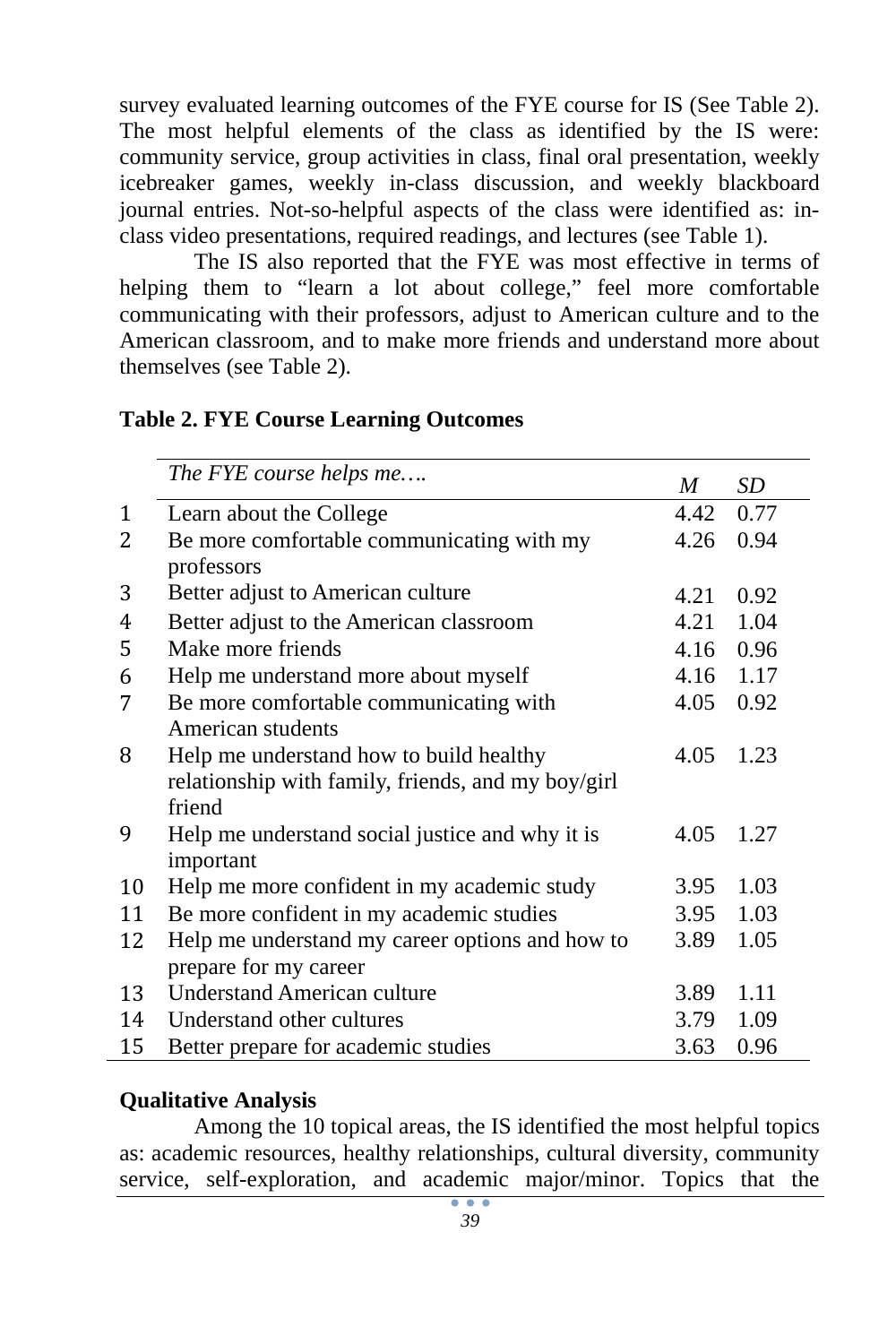participants suggested as least helpful were alumni relations and religion (i.e., Catholic mission).

*Academic resources*. The academic resources session provided students with an opportunity to actively explore the library themselves instead of being told what resources were there. Students mentioned that college provided a lot of information regarding academic resources during the orientation but failed to educate students about how to use them. In addition, some IS were from countries that do not have advanced technology widely available in schools (e.g., e-library, self-checkout), so those students needed more assistance as compared to the DS. The IS felt that they rarely used those resources until they actually went there and figured it out themselves. This "hands-on" experience was important for first-year international college students; we found that similar educational experiences should be provided. For example, Yang commented:

> The academic resource session really showed us how to use those facilities on campus. It is different from the orientation. The orientation did not provide the hands-on opportunities for us, just a lot of information presented. But this session required us to go to explore ourselves, which is really helpful.

*Healthy relationships.* University is the place where IS begin to build new relationships with diverse groups of people (e.g., DS, instructors, etc.) from the host society. As previously revealed, one challenge for IS is social isolation due to the new environment and differing sociocultural backgrounds. Building new and maintaining previous relationships was a common challenge for all of them. In this session, some basic skills about how to maintain a good relationship with family and friends while in college were provided, followed by student discussion. Each student was asked to reveal their own experiences in terms of building and maintaining relationships. Most interviewees (89%) agreed that this session was very helpful. This session helped them learn some basic communication skills and "college survival" skills. At the end of the session, they understood that what they were experiencing was very common among both DS and IS, and the difficult period of adjustment would be short-lived if they handled it positively.

Healthy relationship challenges for many DS are often times related to romantic relationships. Some DS feel comfortable sharing their personal experiences or opinions on this topic. However, most of the IS are more conservative or sensitive when it comes to talking about their romantic relationships, particularly those who are from Asian countries. For them, talking about family or friendship would be a much more comfortable topic.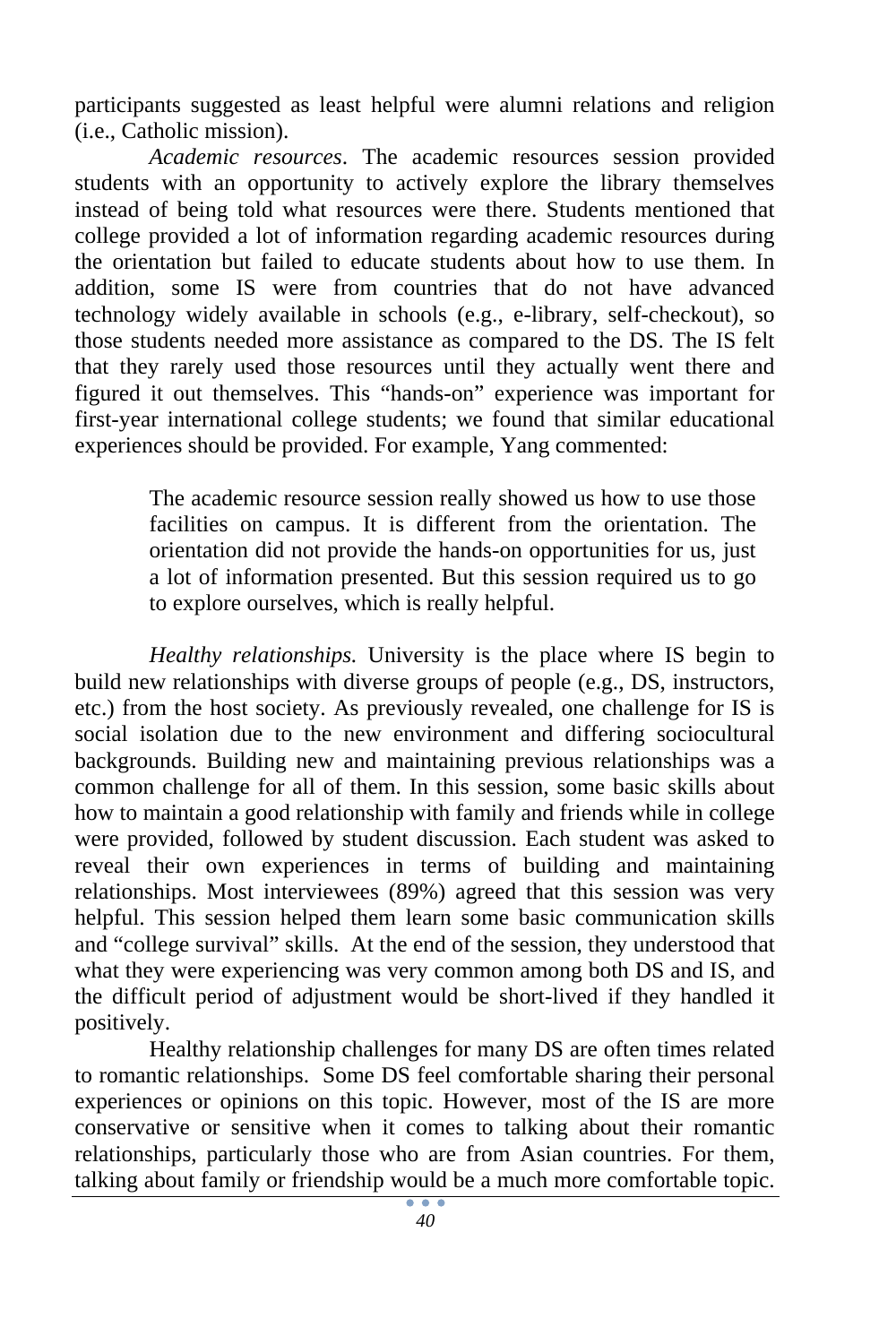Those things should be kept in mind for the FYE curriculum designers or course instructors going forward.

*Cultural diversity.* Interviewees also revealed that the cultural diversity session was helpful. In this session, the instructor led the discussion about the importance of knowing about different cultures while attending college, and how to manage cultural shock. Students had an opportunity to introduce their own culture and share their own "cultureshock" experiences with their classmates. From the interviews, many of the IS revealed that experiencing American culture, as well as other cultures during their stay in the U.S., was very important. Cultural understanding was one of their motivations for pursuing education in the U.S.. Therefore, adding the cultural diversity or related topic in the FYE class is necessary for IS. Muham and Naan described their opinions, respectively:

> Overall, getting to know American culture is very important for me. For example, I like sport a lot but I did not know about baseball, but now I learned about it from talking with my American friends in the FYE class. I learned more from the interaction (with American students) than the lectures of this class.

> This class taught me about American culture. It is very helpful. For me, being away from home, sometimes I got homesick, but learning about American culture helps me to adapt to the environment here better. Also I learned about other cultures from the interactions with other IS. It makes me feel that I am not alone. It expands my knowledge too.

*Community service.* In the community service session, all FYE students went to different organizations in the community to provide services. Almost all of the interviewees mentioned that the one-day community service activity was their favorite from the FYE class. They explained that they had never experienced this kind of experience before (i.e., social service education). This helped them to understand more about American society and felt very fulfilled by helping others. In addition, collaborating with other students to finish a project together made them part of the team. The following quotes from Anna and Hend reflected how the IS felt about the community service portion of FYE:

> We also like "Mack Gives Back" (name of the community service project). First, you have to work with people you do not know, and that is fun. We actually interacted with a lot of American students who we did not know before. At the same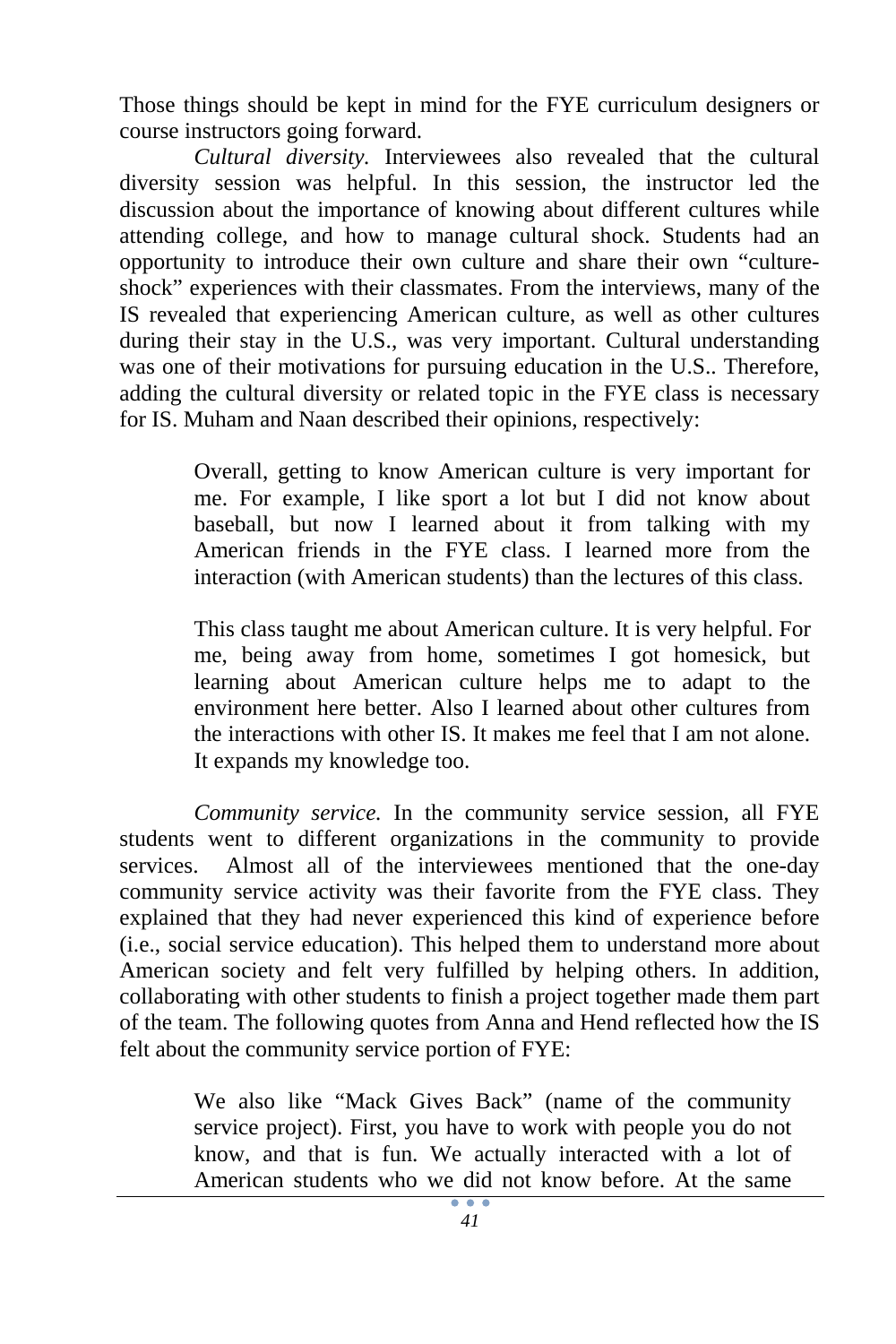time we got a lot of work done. We helped others, and that is a great feeling.

For a lot of IS, one of the reasons they came to the U.S. is that they want to know more about American culture. Having offcampus opportunity like this opens up another window for IS to understand and explore American society and culture. The IS like this activity so much that some of them even volunteer to participate in this kind of community work again through other campus organizations.

Although activities like this are not designed to enhance IS' academic performance directly, it provides students opportunities to get to know the community, and to understand the social values that the institution, and much of American society holds. In addition, studies have shown that those service-learning experiences contribute to greater level of social responsibility and civic behavior of students (Hurtado, 2007). Including social service component into the first year curriculum will reinforce IS' overall experiences studying and living in the U.S.

*Self-exploration and Academic Major/Minor*. The self-exploration and academic major/minor session helped IS to understand their interests and explore their strengths and weaknesses in order to facilitate career planning. From the interview, more than half of the IS chose their current major because their parents wanted them to. Twelve out of the 18 students did not know what they wanted to do in future or whether they wanted to go back to their home country or stay in the U.S. Those IS revealed that they needed more guidance in terms of choosing a major and career planning. In addition, IS identified that they needed to understand themselves better in order to choose a suitable major. The self-exploration session used a personality assessment to match student with suitable jobs. IS found this was very helpful. In addition, each student was encouraged to share their experiences in selecting majors. A few students pointed out that listening to other students' experiences and career plans helped them choose majors and plan their future careers. We found that the discussion and interaction provided an opportunity for IS to reflect on their life goals and also strengthened their self-identity, which contributed to their cognitive and interpersonal development (Torres, 2003).

The IS pointed out that the academic major/minor and career information provided in the FYE class needs to be more specific. Since students majored in different areas, it would be helpful to assure them that different major and minor options will be introduced to them and that more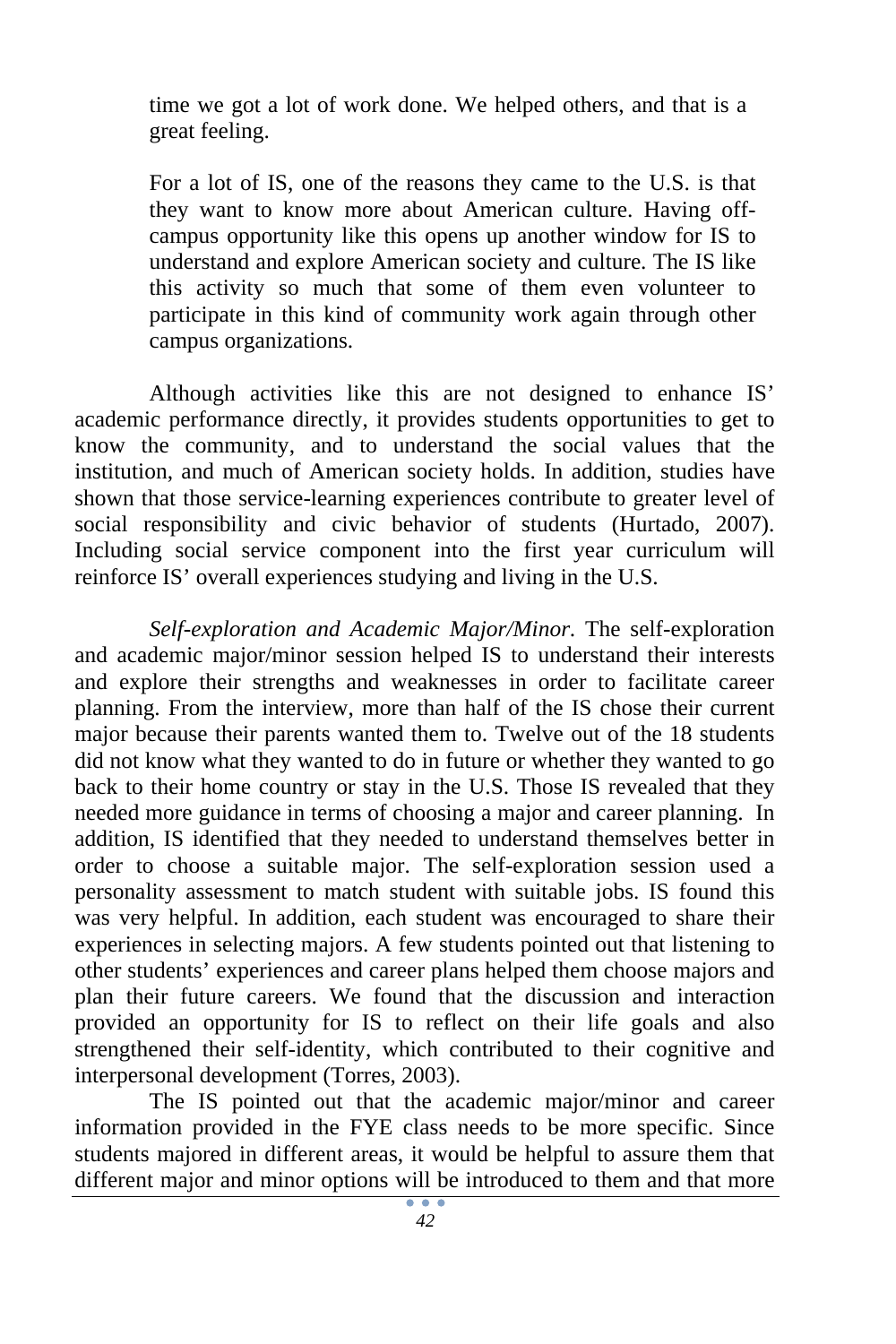personalized guidance will be provided during academic advisement with their faculty advisor. Grace's comment well reflected this point:

> I also liked the major/minor session. It helped me find out who I am and what I am good at and what are some opportunities in future. I mean, in general, any sessions about exploring yourself, finding out what to do, who you are, and exploring the relationship are really good, and those activities with it, you know, share stories with other. I learned a lot from other people's experiences. It is a very different way to learn.

*Religion and Alumni.* Many colleges and universities incorporate topics related to their institution's values and mission into the FYE curriculum, as was the case here. Many IS felt it was not very helpful and unnecessary to use a whole session to address institutional mission and values. They explained that this type of information (i.e., introducing the religious background of the college, goal and mission of alumni, etc.) could be accessed on the College's website or class Blackboard site, and that they could read this material after class. That said, most IS did not mind talking about religion or other topics, as long as there is interaction with their instructor and peers. However, we should be aware that many IS do not claim any religion or religious education (e.g., Chinese students have been educated as atheists), so discussing religion is a challenge for them. Also, some students who have different religion (e.g., Muslim), so instructors should be mindful when leading students in topics involving religion.

Finally, students reported that they did not feel that the FYE course helped their academic performance directly. They explained that since students and the instructors were from different majors or areas, it was difficult to discuss any specific learning strategies or skills. However, the FYE did help them understand more about the American classroom environment and academic expectations, and better communicate with their professors and classmates. The FYE course helped them to become more competent and confident studying in American college/university that may have a positive, long-term effect on their academic performance.

#### **Format**

*Pure IS model vs. mixed model?* Seventeen out of the 18 students preferred the mixed-group model with American and IS together over the model with IS only. The major reasons were first, the mixed model provided them with an opportunity to understand the DS and American culture. IS were able to communicate and discuss a variety of topics with DS during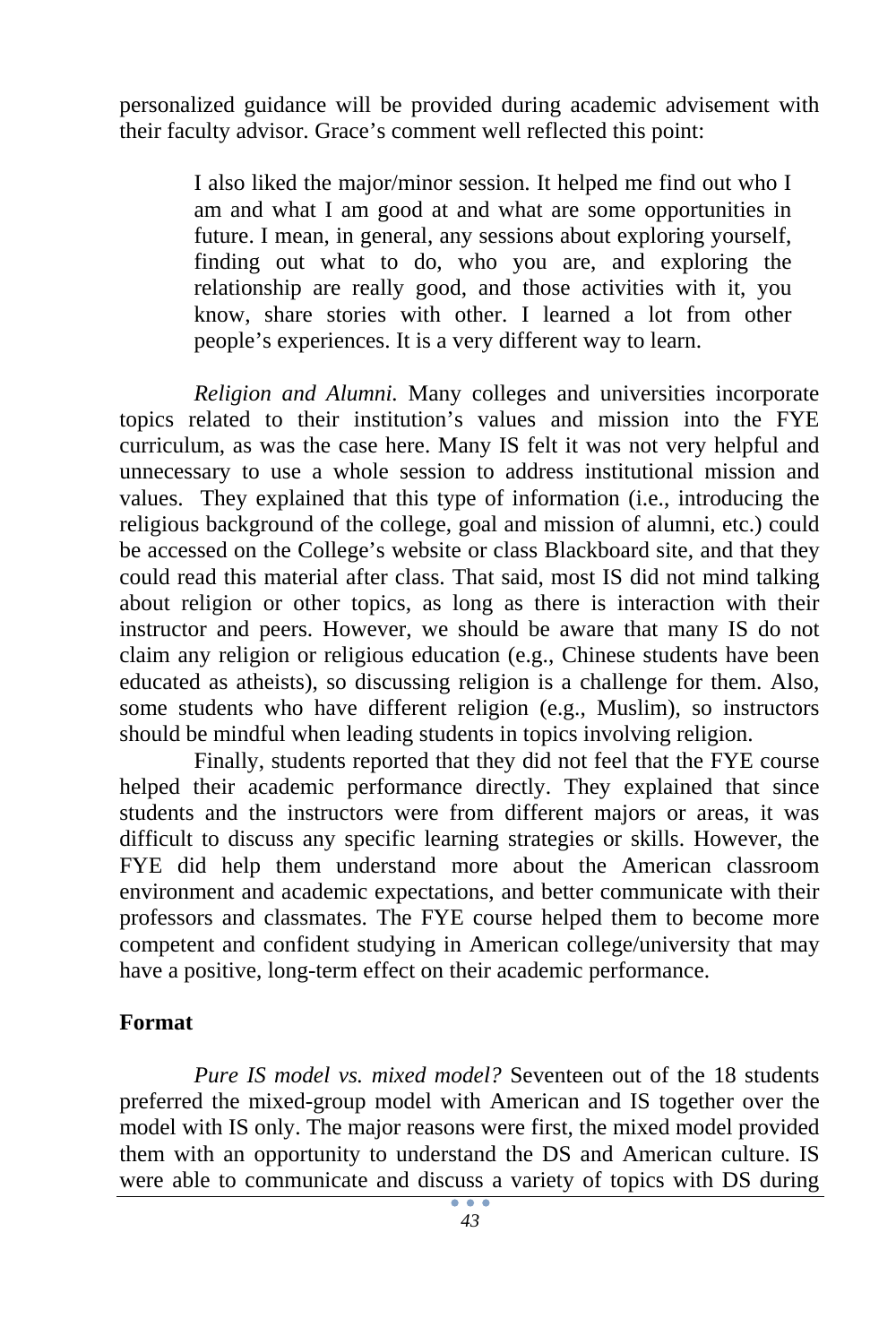class. Second, most IS agreed that taking the FYE class with DS provided them with a better environment to practice English. Otherwise, they tended to speak their own language in class instead of English.

The IS also pointed out that although the mixed model works better, a balanced proportion of American and international students is important. If the IS felt that there was an overwhelming number of DS in the class as a percent of IS, they would feel less comfortable and thereby reduce their courage to speak up in the classroom. In addition, IS who participated in the mixed-model class also revealed that sometimes there was a lack of communication between IS and DS. The comments of Hua and Cheng supported this belief very well. Respectively, they said

> Also, I think this class provides opportunities for IS, especially Chinese students to speak up in class, and practice English. Most Chinese students are shy, and we usually are not brave enough to speak up in class. However, this class (50/50 model) is much relaxing and I am brave enough to speak up. I feel more comfortable talking when there are a lot of other IS in class.

> Most of the time, it is the IS sat together on one side of the classroom, while the DS always sat together on the other side of the classroom. I guess it is because we do not know what to talk with each other. I mean when IS sat together, we usually talk about study or academic stuff, while the DS usually talked about football or other sports that we do not know a lot.

Clearly, just having DS and IS together in a class is not enough. Instructors need to be more strategic with their delivery in order to increase interaction among students. In addition, some DS revealed that they did not know too much about the IS' cultural background, which was a barrier for them to communicate as well.

Having DS attend FYE class with IS added additional benefits. From the questionnaire we administered to the DS who took the FYE class with the IS, all eight students liked having IS in class. They revealed that they learned about different cultures from those students, which broadened their knowledge and views and increased their cultural competence. The following quotes from the DS well support this belief:

> Having IS in class helped us broaden our horizons on culture and I think it helped them feel more welcome.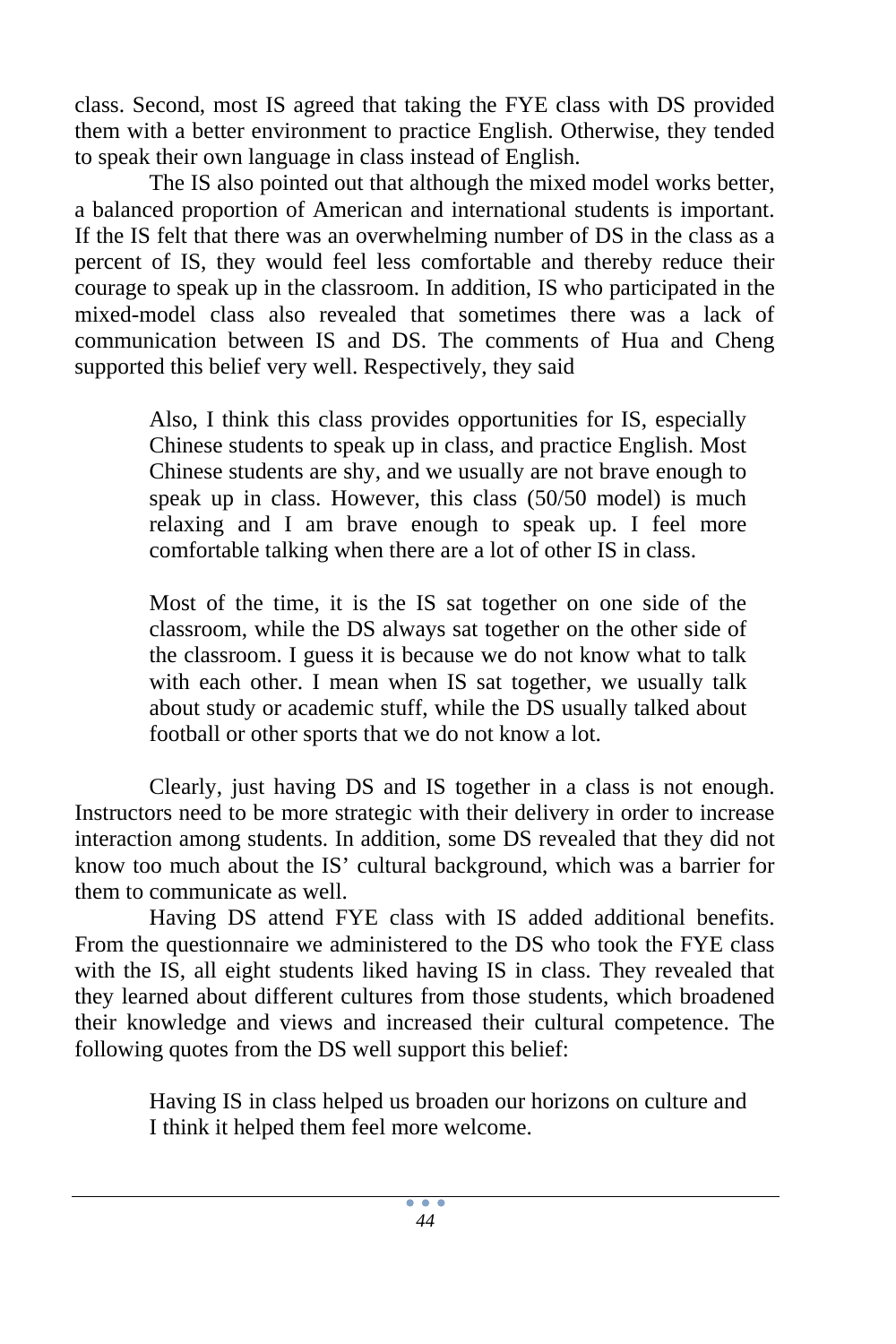Having IS in class is an eye-opener for the DS. To hear and learn about some different cultures also allows the American students to realize that the social norms are very different than from those in other countries.

I learned how it is different to live in another country and how difficult it is for them not knowing anymore here, and not speaking English (as their first language).

The mixed model is really fun. It is more interesting to interact with the IS and I always looked forward to this class.

Clearly, taking the FYE class with IS also provided benefits to the DS. This is consistent with the previous research which indicates that DS who interact more with IS during their college life reported significantly higher levels of development upon their graduation (Luo & Jamieson-Drake, 2013). Although it is not the primary goal of FYE, having IS in the FYE class can help DS develop their cultural competence and help them be more successful within an increasingly pluralistic world.

*Lecture-based vs. activity-based?* The current FYE class is a mix of lectures and classroom activities. The lectures are typically presented by the instructor with PowerPoint slides. Following the lecture, there were usually activities such as discussion, group activities or games that were related to the topic. When IS were asked which format they prefer, lectures or activities, 17 out of 18 students answered "activities." Their major points were: first, since most of the information in the PowerPoint slides was very straightforward, they felt that it was unnecessary to go through them in class. Instead, they suggested downloading the slides to review after class. They believed that class time was limited and should be used to do more interactive activities, such as discussions, group games, etc. This is consistent with previous research showing that students in FYE courses felt more engaged during curricular and extracurricular activities compared to traditional classroom lectures (Stebleton, Jensen, & Peter, 2010). Almost every single interviewee liked the warm-up games at the beginning of the class (e.g., ice-breaker activities). Those activities were not necessarily related to the topic but the students felt the games helped them to interact with each other.

Second, as most IS revealed, two of the most important goals in their college life was to practice English and to understand American culture. Those goals can only be achieved through interactions with other DS. Discussion, games or group activities provide the opportunity for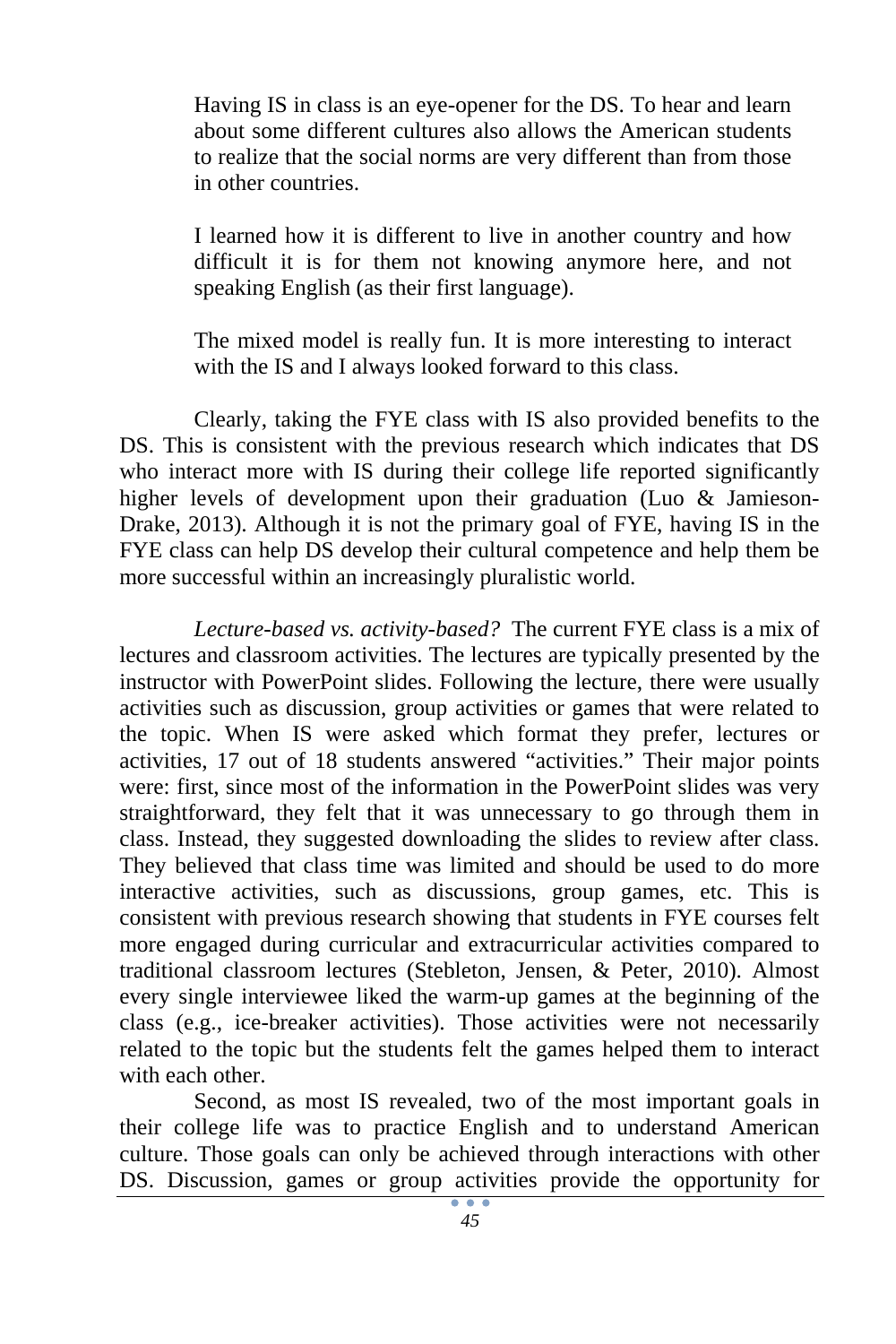students to interact. Those opportunities in the FYE class are very different from their other academic classes. Students felt that in the FYE class, the classroom environment was more relaxed, topics were easier to comment on, and they felt less embarrassed speaking up. In sum, most IS thought that lectures were fine, but suggested keeping them very short. Most of the classroom time should be devoted to different activities and discussions. The following statements from Hua and Zhi, respectively, supported those points:

> For most of us, the IS, we are science major. Most class time was devoted to lectures, so there are very limited opportunities for us to speak up or discuss in the classroom. Most of the time are just lectures. So I really hope this type of class (i.e., FYE) gives us more opportunities to interact with DS by providing more opportunities for us to speak up.

> I think this class provides opportunities for IS, especially Chinese students, to speak up in class and practice English. Most of Chinese students are shy, and we usually are not brave enough to speak up in class. However, this class is much relaxing, so we are more brave (to speak up)…also, you feel more comfortable to talk while most of the classmates are IS.

*Mandatory or optional?* Half of the IS thought this class was very helpful and that it should be required for all first-year IS. They suggested that if it was optional, they would not be motivated to take it. However, those who supported an optional class explained that a lot of the IS attended high school in the U.S. and already had adequate language skills and knowledge of culture and academic expectations. They saw themselves as different from other first-time-in-the U.S. IS; practicing English or understanding American culture was not their priority anymore. They preferred to be treated as other American first-year college students. If FYE is optional for the students, institutions should be mindful when creating policy about who should be "required" to take FYE classes. For example, institutions may consider having a different policy for IS who have already been in the U.S. for a relatively long period compared to those who just arrived.

*Student evaluation*. Evaluating the FYE course is different from other academic courses. Two goals of this course are to help first year college students to better adjust to college life and to prepare them to be successful for their remaining college years. Measuring these outcomes is challenging as success is hard to define and hard to achieve within a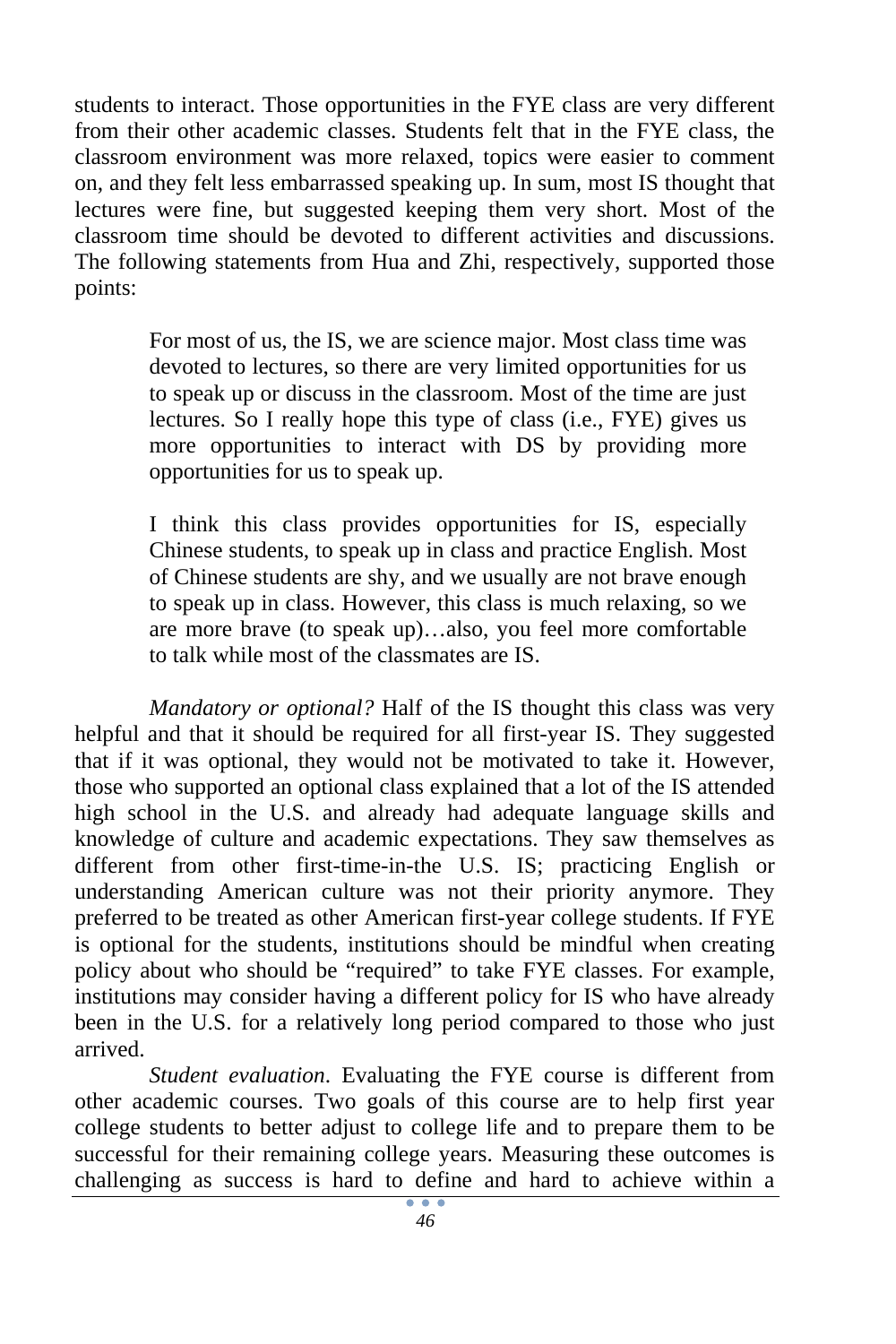relatively short period of time. One solution is to focus on "process evaluation" (i.e., implementation-based assessment) instead of "outcome evaluation." (i.e., assessing effectiveness of producing changes) For example, classroom participation, weekly journals, participating in different campus activities (i.e., cultural, religious, sport), and final presentation are good ways to measure the process outcomes. In this study, the IS felt that the evaluation format was fair. They particularly like the "journal" format as it was a good way for them to practice their writing skills and to communicate with the instructor. The journal format has been used in other FYE courses and was found effective (Stebleton et al., 2010). In addition, most of the interviewees (16/18) said they liked the final presentation where they had to present what they have learned from the FYE class. They thought the final presentation was a good motivation for them to practice their oral English and presentation skills. As most of the IS introduced their home country and culture, they also thought it was a good opportunity for them to learn about other countries and cultures.

#### **DISCUSSION AND CONCLUSION**

IS make a significant contribution to the "personality" of an institution, as well as to its financial well-being (Hegarty, 2014). At the same time, colleges and universities face unique challenges to provide high quality services to support their success in college. The FYE program provides an opportunity to address those challenges. The current study found that a tailored FYE program for IS better prepared IS for college life and contributed to their social and emotional development. FYE helped IS to become aware of college resources, better adjust to the American classroom, understand American and other cultures, become aware of academic major/minor opportunities, understand how to maintain relationships with friends and family, make more American friends, and improve their oral English. The preferred format of teaching included in-class activities, group discussions, and individual presentations. IS preferred having a balanced number of DS in the class, having one instructor and another domestic upper-class undergraduate student mentor. Lectures and videos/films were not preferred.

In terms of the purpose of the FYE class, IS are not completely unlike DS. They all experience similar challenges in the first year of college. However, IS face more challenges including: cultural and language barriers, lack of social support, etc. This study shows that a tailored FYE class successfully addressed those challenges. However, colleges and universities should also be aware that one class is not sufficient to solve all of these problems. Other supports, such as providing a writing center,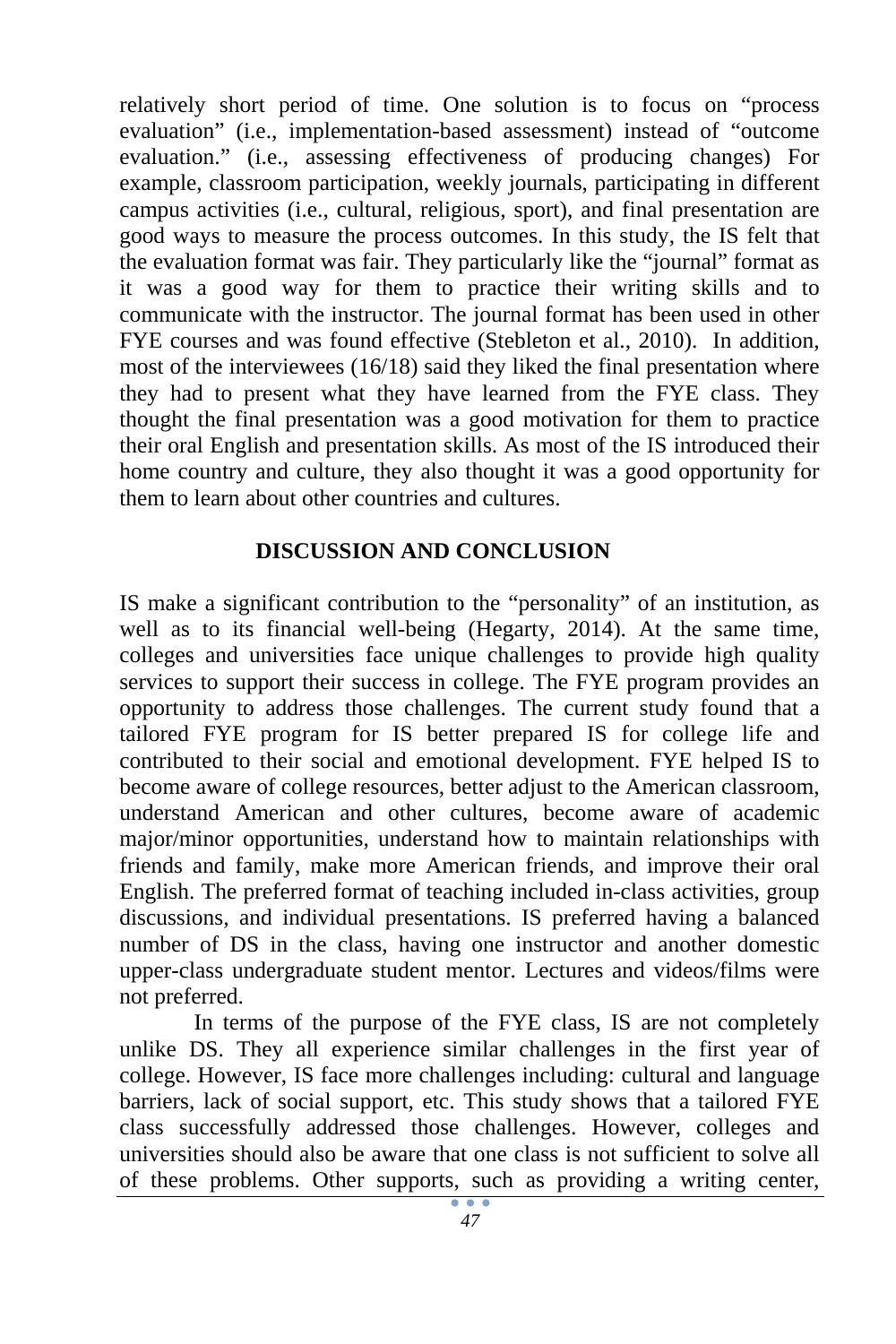language program, and counseling services, are essential to IS' success (Luo, & Jamieson-Drake, 2013). Colleges and universities could also provide specific support for IS or subgroups of IS.

There is strong evidence that one of the most important ways colleges and universities contributed to students' development is by providing high-quality experiences that expose students to a diversity of intellectual, social, and cultural perspectives (Pascarella & Terenzini, 2005). Previous research showed that FYE courses did not lead to better academic performance of students directly (Purdie & Rosser, 2011). Instead, it contributes to students' social and cultural development. This is a very important gain for IS as they are more likely to experience problems associated with their social and cultural experiences compared to DS.

It is noteworthy that most research on FYE educational curriculums comes from studies of domestic undergraduates at American higher education institutions (Glass, 2012). As more colleges and universities have already provided or are going to provide FYE classes for IS, we should have more discussion and collect more evidence to continue evaluating the FYE program for IS. For example, what topics should be included in the FYE class for IS? How do we quantify the learning outcomes? What credentials must one have to teach this class? What type of instructor training is needed? Those questions should be discussed before, during, and after the implementation of the FYE class in order to improve the overall quality. In order for this to happen, college and university administration must provide support to the FYE program so that it can be tailored to meet unique IS needs. That said, institutions have to recognize the importance of providing those services to IS in the first place. Moreover, they should realize the importance of educating the "rest" of the campus to be culturally competent, as the success of IS also depends on the cultural competence of others, including the DS, faculty, and staff on campus. For example, the university in this study recently completed a 22-month Internationalization Lab with the American Council on Education. Two of the goals of the task force were: 1. To foster cultural competency for faculty, staff and students; and, 2. To provide support for IS. In order to be successful, the FYE program must work in collaboration with the rest of the campus.

# **RECOMMENDATIONS**

For colleges and universities who are interested in providing FYE or related courses to IS, we provide the following recommendations:

 Form a FYE sub-committee for IS to involve different stakeholders on campus (e.g., Office of International Programs, IS, etc.)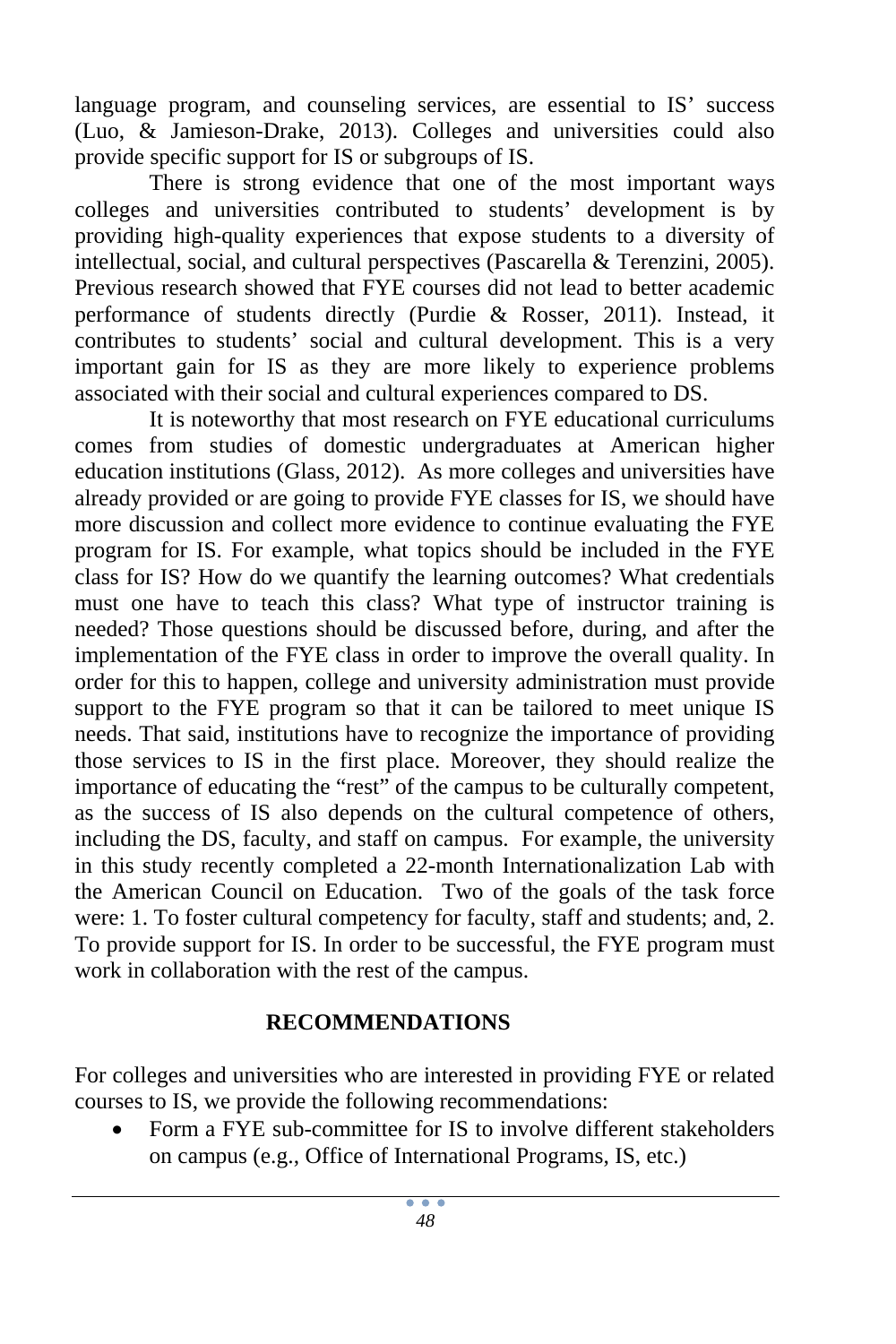- Provide more opportunities for IS to speak up in the classroom, as most of them want to improve their oral English and presentation skills through this class. Those opportunities should not be just voluntarily, but also mandatory as many IS are too reluctant to speak up.
- Create Off-campus experiential activities for students.
- Use mixed-model instruction with both DS and IS in class.
- Customize the program for IS who have different needs (e.g., those new to the U.S. vs. those who have already been in the U.S. for an extended period of time).
- Instead of having the instructor leading all sessions, use other resources on campus to join in the FYE program. For example, invite the career center to lead a session on careers and employment, have the health and wellness center lead the discussion about healthy relationships, and invite junior/senior IS undergraduates to visit class.
- Provide more discussion and interactions opportunities. Pure lecturing and in-class videos are not the preferred way of learning for either international or DS.
- Add activities outside the classroom for IS to experience American culture, e.g., American food event, such as apple picking, etc.
- Weekly journaling is an excellent way for IS to practice their English writing skills, provide feedback and track their progress in class.

We should be clear that the ultimate goal of FYE is student success. While the focus is on the first year, the goal is to prepare students for success during their four years as undergraduates and, ultimately, as graduates of the institution. This goal is even more challenging for IS as they face great barriers as compared to DS. Many institutions of higher learning in the U.S. are not yet fully prepared to serve large amounts of international students. As we continue exploring best strategies to support IS, various stakeholders on campus, particularly administration, should be mindful of this challenge. Resources must be committed to ensure the success of IS once we admit them to our programs and welcome them to our campuses. We believe that the FYE course is a natural place to begin to ensure the success of IS.

## **REFERENCES**

Barefoot, B. (2003). Second national survey of first-year academic practices.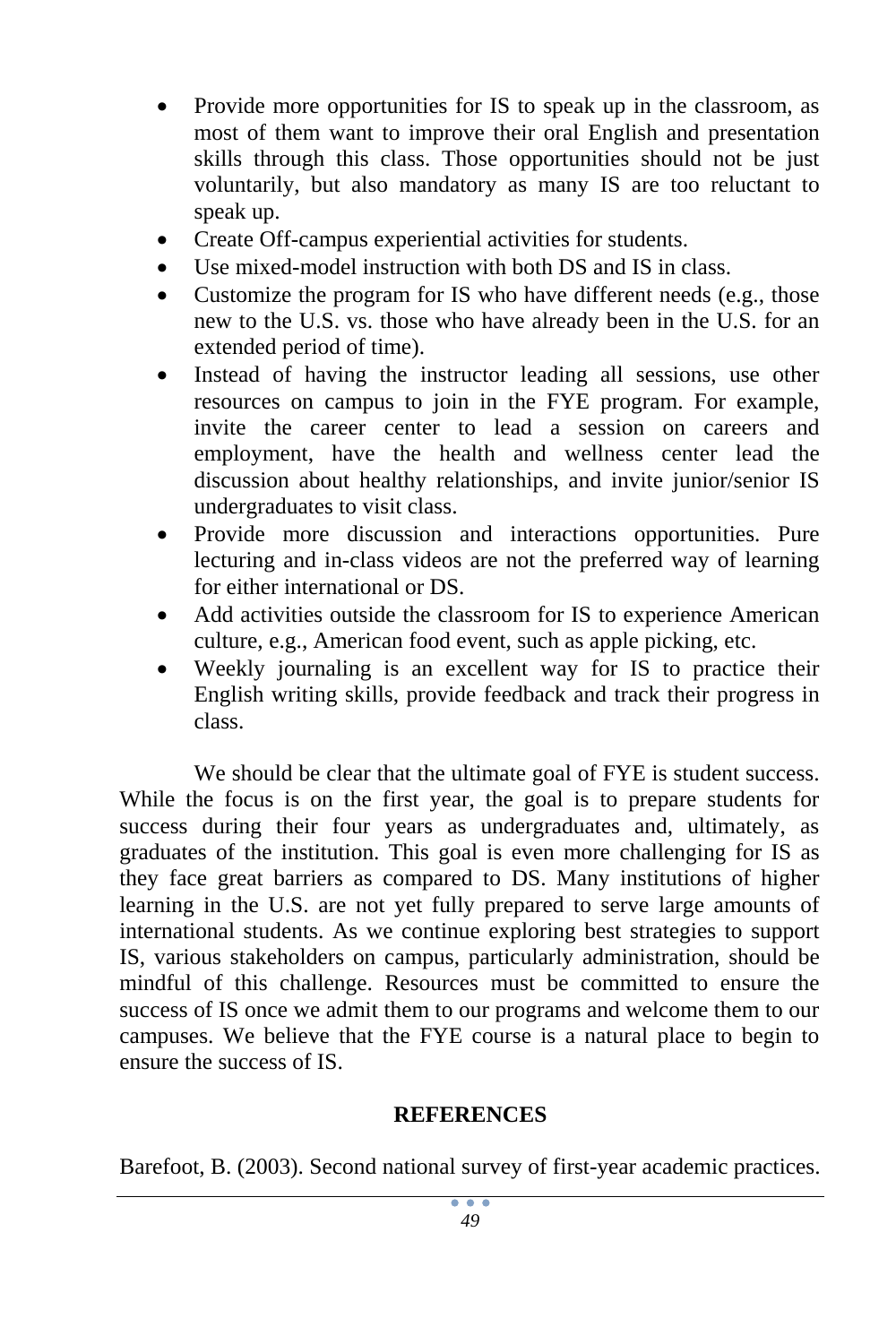Brevard, NC: Policy Center on the First Year of College. Retrieved from http://www.brevard.edu/fyc/survey/2002/findings.html

- Cho, J. & Yu, H. (2015). Roles of university support for international students in the United States: Analysis of a systematic model of university identification, university support, and psychological wellbeing. *Journal of Studies in International Education, 19,* 11-27.
- Glass, C. R. (2012). Educational experiences associated with international students' learning, development, and positive perceptions of campus climate. *Journal of Studies in International Education, 16,* 228-251.
- Hegarty, N. (2014). Where are we now: The presence and importance of international students to universities in the United States. *The Journal of International Students, 4,* 223-235.
- Hurtado, S. (2007). Linking diversity with the educational and civic missions of higher education. *Review of Higher Education, 30(2),* 185- 196.
- Institute of International Education. Institute of International Education. (2014). Open Doors Report on International Educational Exchange. Retrieved fromhttp://www.iie.org/opendoors
- Jamelske, E. (2009). Measuring the impact of a university first-year experience program on student GPA and retention. *Higher Education, 57,* 373-391.
- Li, Chen, & Duanmu. (2009). Determinants of international students' academic success. *Journal of Studies in International Education, 14,* 389-405.
- Luo, J., & Jamieson-Drake, D. (2013). Examining the educational benefits of interacting with international students. *Journal of International Students, 3(2),* 85-101.
- Pascarella, E. T., & Terenzini, P. T. (2005). How college affects students: A third decade of research. Indianapolis, IN: Jossey-Bass.
- Purdie, J., Rosser, V. J. (2011). Examining the academic performance and retention of first-year students in living-learning communities and firstyear experience courses. *College Student Affairs Journal, 29,* 95-112.
- Roy, S. R. (2013). Educating Chinese, Japanese, and Korean international students: Recommendations to American professors. *Journal of International Students, 3(1),* 10-16.
- Sawir, E. (2013). International students and internationalisation of higher education. *Journal of International Students,3(1),* iii-iv.
- Sherry, M., T., & Chui, W. H. (2010). International students: A vulnerable student population. *Higher Education, 60,* 33-46.
- Stebleton, M. S., Jensen, M., & Peter, G. (2010). Enhancing student engagement in a multidisciplinary, First-Year Experience course. *College Teaching Methods & Styles Journal, 6,* 1-6.